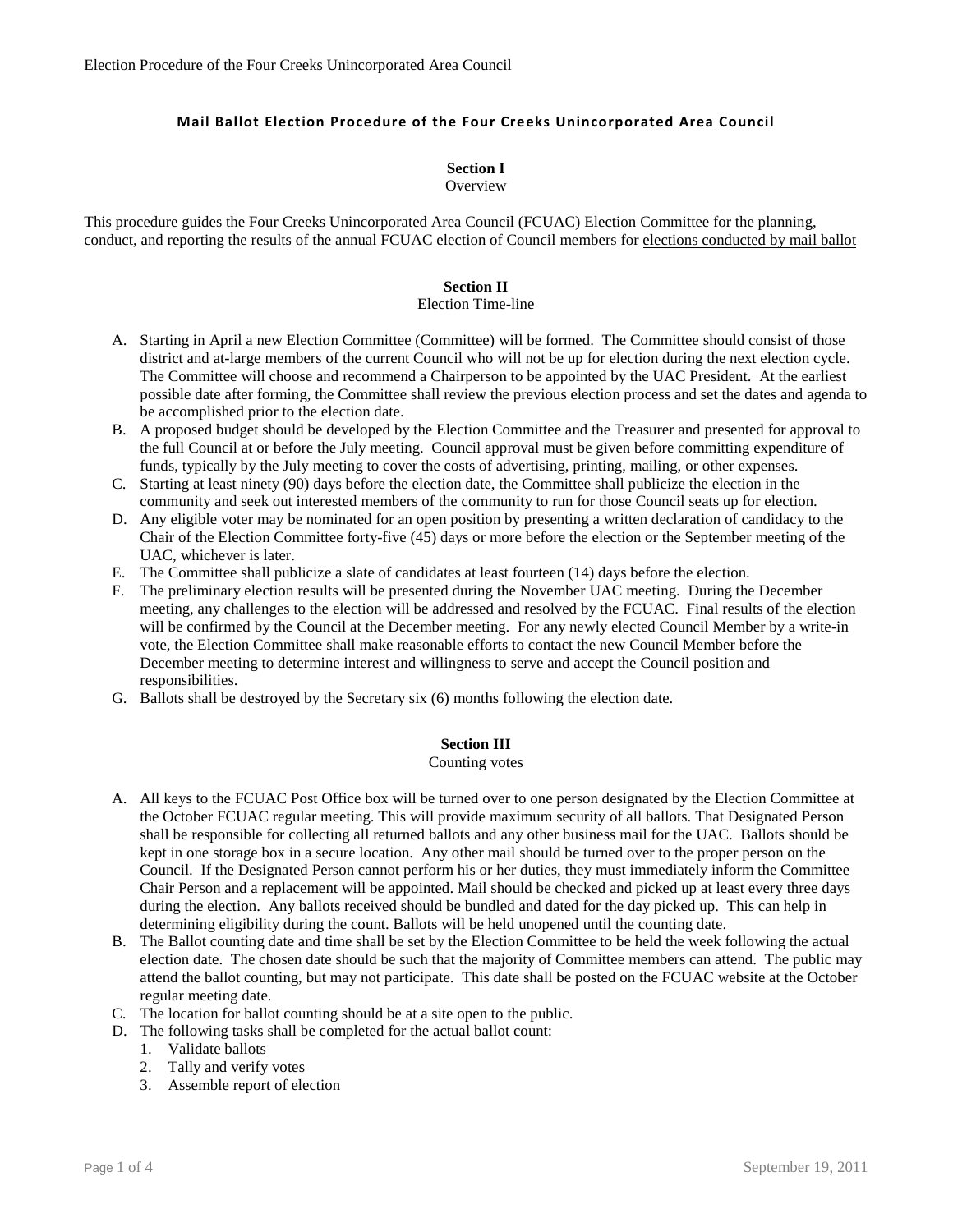4. Identify issues of voting to be presented for resolution by the entire Council prior to accepting the preliminary report of election.

# **Section IV**

### Voter List

A. The voter list is obtained from the King County Election Department as late in the FCUAC election time-line as is reasonably possible in order to include recently registered and eligible voters.

# **Section V**

# Ballot

A. Any eligible voter may be a write-in candidate for the District in which they reside or for an At-Large position.

# **Section VI**

# Results

- A. The Election Committee shall gather data and maintain documents in order to report results to the full Council meeting. See the Election Results Report form. (Live link for public access)
- B. Election results will be presented at the November Council meeting.
- C. Election results will be confirmed by the Council at the December meeting

## **Section VII**

# Challenges

A. All challenges to election results shall be made in writing no later than December 1 following the Election for which the challenge is made. The challenger shall provide supporting citation of Bylaw or Procedure that was not followed, identifying information of the challenger, and desired outcome of the challenge review. The discussion and disposition of the challenge shall be made at a regular or special meeting of the Council and does not require the attendance of the challenger unless the challenger wishes to be present to provide additional evidence or testimony during the discussion. All decisions will be final.

## **Section VIII**

#### Appointments to Vacant Positions

- A. Selection shall be by a majority vote of the remaining Members of the Council.
- B. The Council shall ensure that at least four (4) weeks public notice is given that there is a vacancy on the Council, that the Council may be selecting a person to fill that vacancy at any subsequent meeting.
- C. The Council shall take such steps as it deems necessary and reasonable to ensure that members of the community have the opportunity to nominate themselves for selection to fill any vacancy by expressing their eligibility and interest in serving.
- D. The remaining Members of the Council may nominate a person, who is not presently on the Council, from among the members of the community who are eligible to serve and who have expressed an interest in so serving.
- E. Final selection of the nominee(s) to fill the vacant position(s) shall be by a majority vote of the Members of the Council present.
- F. Final selection may be done at a regular or special meeting of the Council.
- G. Appointees shall serve the remainder of the position term in accordance with Four Creeks UAC Bylaws Article 6.D.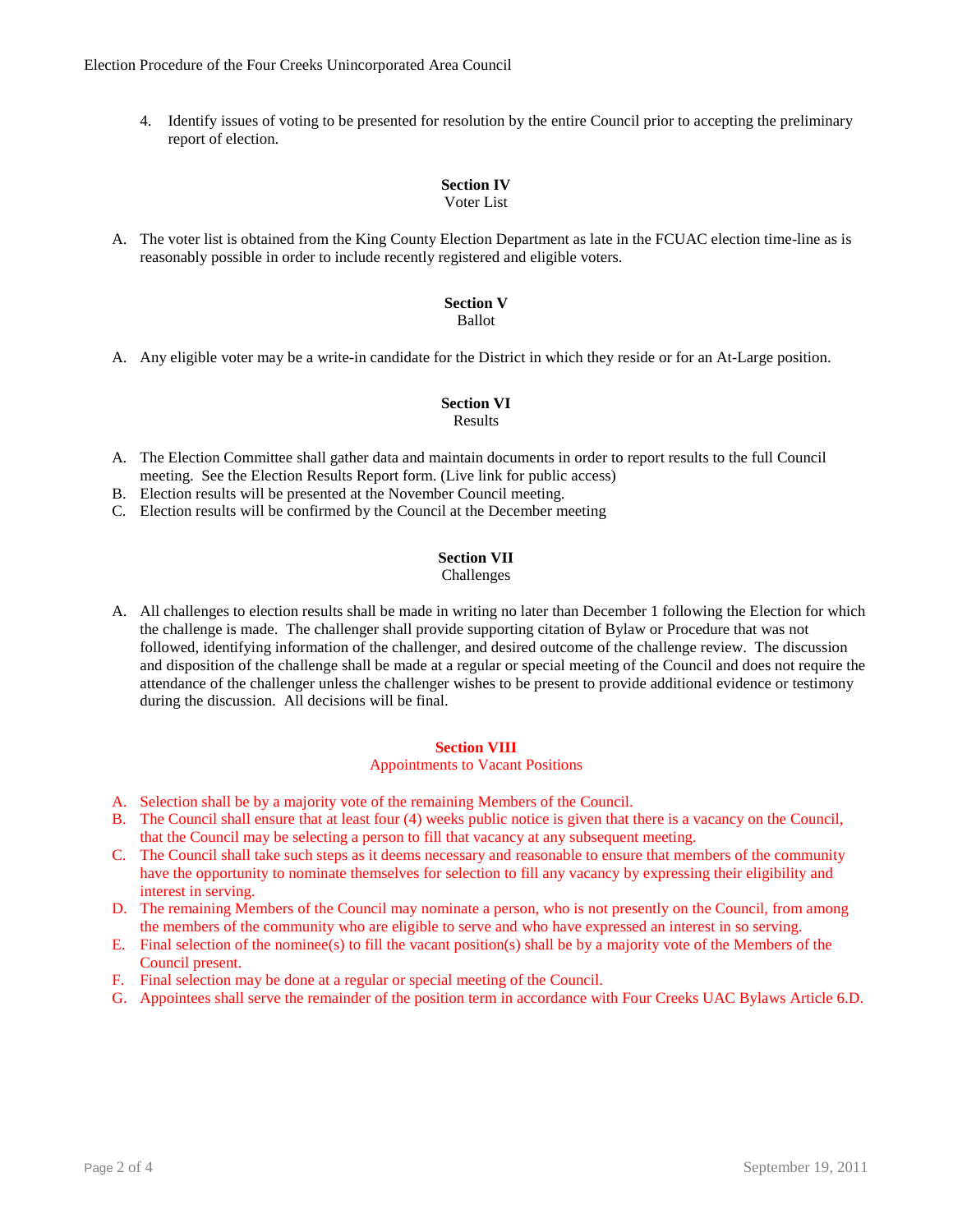# **Section IX**

# Process Improvement

- A. After completing an election, the Election Committee should review the Election Procedure and propose any changes to the Council for consideration and approval.
- B. After the completion of the election, the Election Committee will create the "Lessons Learned" from the election and present to the Council.
- C. The chairperson of the Election Committee is responsible for the configuration control of this procedure.